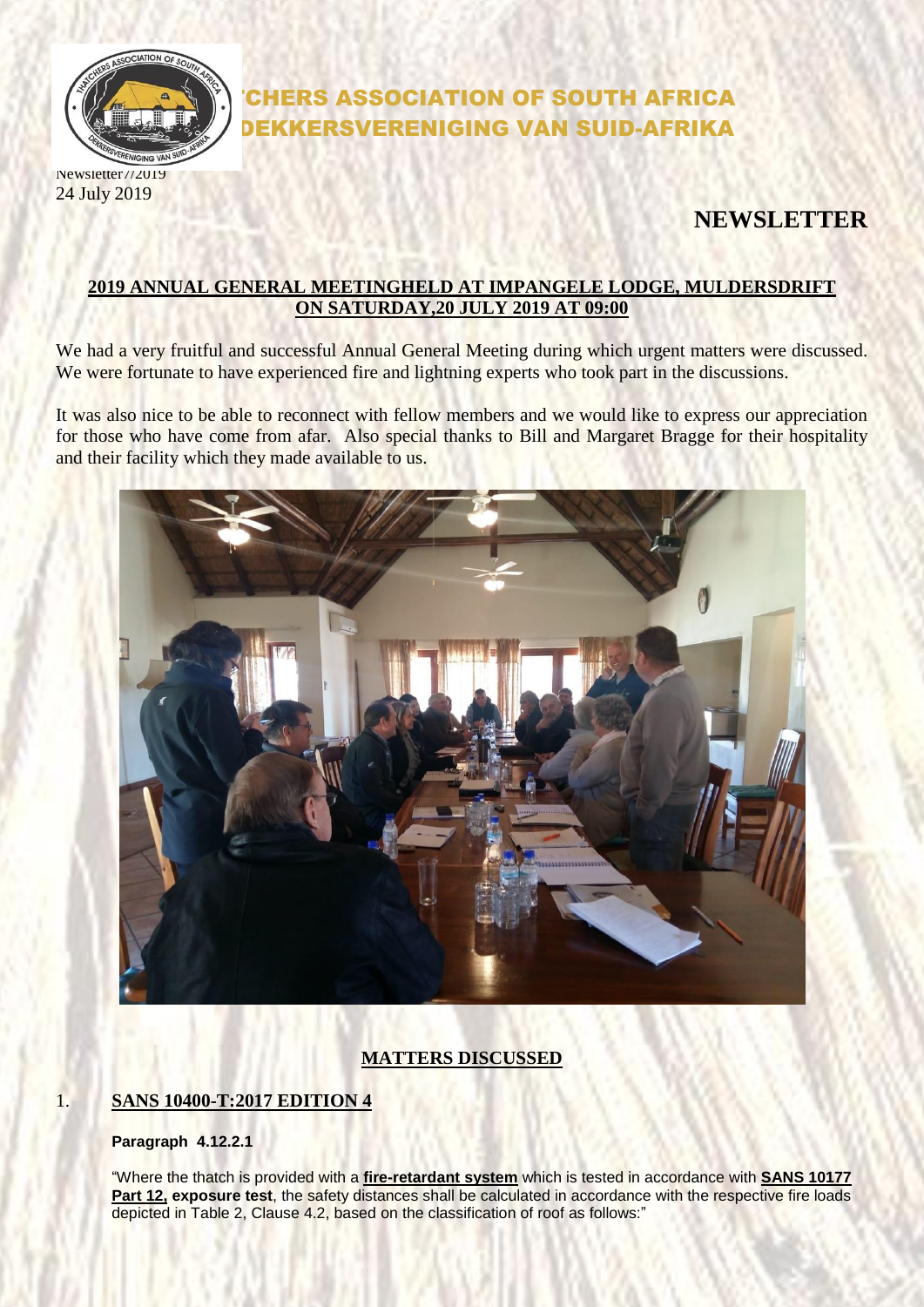#### **Definition of a fire-retardant system**:

A fire retardant is a **substance** that is used to slow or stop the spread of fire or reduce its intensity. This is commonly accomplished by chemical reactions that reduce the flammability of fuels or delay their combustion. Fire retardants may also coo the fuel through physical action or endothermic chemical reactions.

The intention of TASA with the wording of this paragraph was that *systems* include other fireprevention systems such as fire blankets, drencher and sprinkler systems, etc.But the argument was that eg fire blankets are *not a substance* and therefore cause confusion.

Advice given was that the wording should be changed to for example fire *management* systems instead of fire *retardant* systems and then the description of the protection / detection systems must follow.

#### 2. **SANS 10177 :Part12 Exposure test**

An *adapted* test method is used which do not meet the requirements of SANS 10177 part 12.

**DECISION:** Messrs. Kobus Strydom (Firelab) and Ian du Plessis (SABS/TC 021/SC 03Fire Safety – Fire properties, testing and classification for buildings) will assist us with the correct wording of this part of the standard relating to thatch roofs.

# **3. TILES PLACED ON TOP OF THATCH ROOFS**

After a detailed discussion during which the focus and purpose of the TASA was discussed, taking into account that some of our members are not only building traditional thatch roofs, the next decision has been reached.

**DECISION:** a) The TASA will only promote thatch roofs and that all inquiries received are answered to promote and benefit the Thatching Industry.

- b) Inquiries about other roofing materials will be referred to those associations or industries.
- c) It is recommended that our members who also build other roofs devide their business into two separate units. One for thatching and one for roofing.

### **4. LIGHTNING CONDUCTORS**

Mr. Alexis Barwise (B.Eng (E&E) I IEC) expressed concern about thatch roofs without lightning conductors with metal sways in the roofs and wire mesh in cement ridges. He will send us the updated flash density table that will replace the existing one in our Guide to Thatch Construction.

He emphasized that thatch roofs on which tiles are mounted, must still have a lightning conductor even though the spray layer is only 50 mm thick.

Mr. Ian du Plessis mentioned that he have discussed the effect of lightning on metal tiles on roofs with a cape reed underlayer with a senior high voltage engineer at NETFA. (SABS NETFA is a testing facility within the Electrotechnical Cluster of SABS Commercial. This facility consists of three (3) specialized Laboratories, Short Circuit, High Voltage and Materials Installations accredited to ISO 17025:2005 by SANAS.) This engineer was of the opinion that lightning will not ignite a building so coverred and it therefore recommended that this matter be researched before changes in legislation is conciderred.